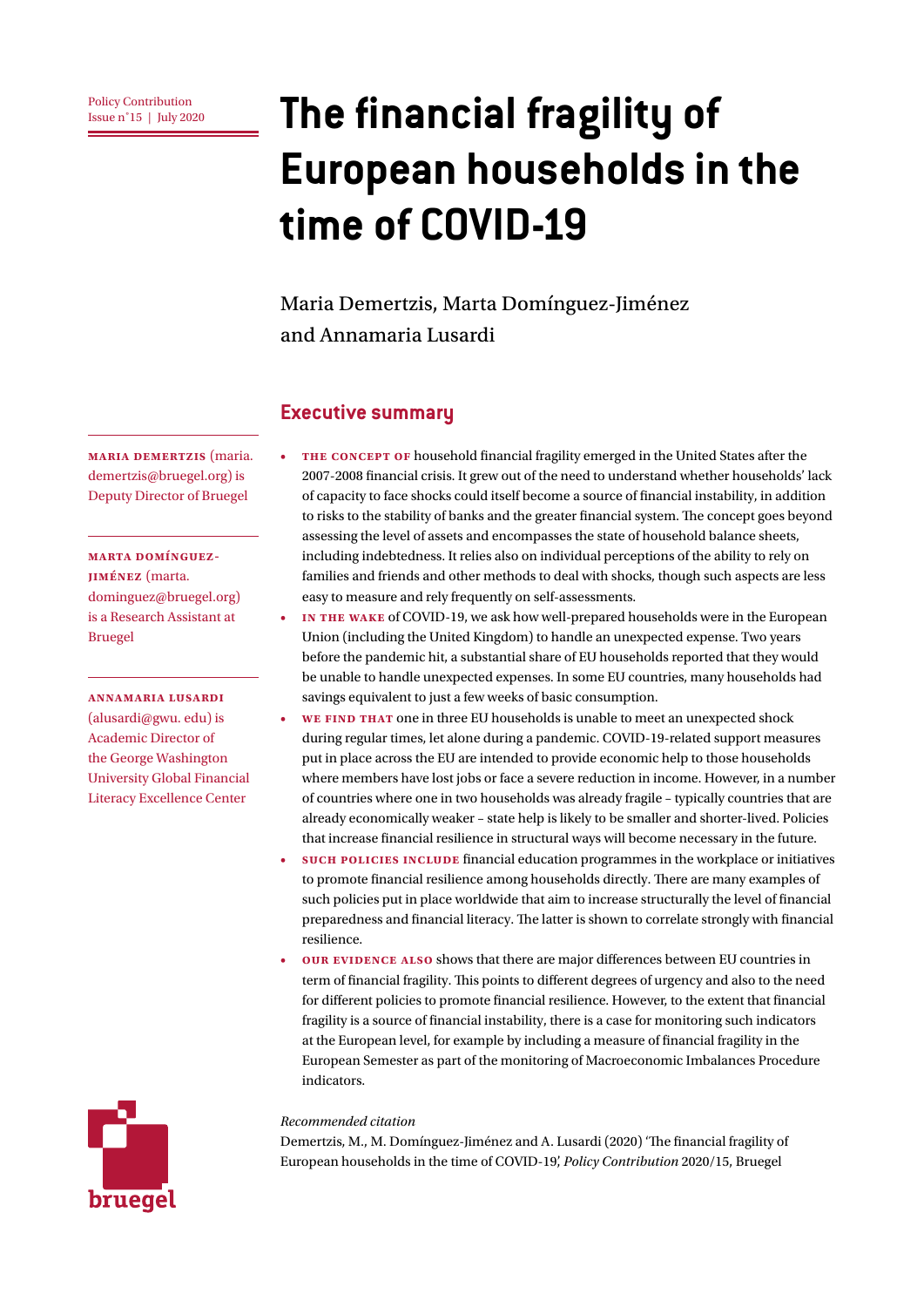### **1 Introduction**

One of the first consequences of COVID-19 lock downs has been an immediate fall in household incomes. In a March 2020 survey for the G7 countries<sup>1</sup>, 31 percent of households reported that the coronavirus had already impacted their incomes. Workers throughout the European Union have seen over time a reduction in weekly hours worked, temporary suspensions and even redundancies. Many self-employed workers and small businesses have been particularly impacted, and some might cease to operate altogether (Anderson, 2020). Governments have tried to compensate for this shock to income through direct support or deferral of tax and loan payments<sup>2</sup>. The European Central Bank and other EU institutions have also put measures in place to provide governments with funds that will support health systems, businesses and households. In other words, a raft of measures has been introduced to supplement household incomes and mitigate these shocks.

But how well-prepared were households to handle shocks, a concept associated with financial fragility? As we show, two years before the pandemic hit, a substantial share of EU households reported that they would be unable to handle unexpected expenses. In some EU countries, many households had savings equivalent to just a few weeks of basic consumption. We also find that there are big differences in different countries and, thus, a need for more targeted policies to help families.

The concept of household *financial fragility* emerged in the United States right after the 2007-2008 financial crisis. It grew out of the need to understand whether the lack of capacity of households to face shocks could itself become a source of financial instability, in addition to risks to the stability of banks and the greater financial system. But measuring financial fragility is complex. Lusardi *et al* (2011) showed that this concept goes beyond assessment of the level of assets and encompasses the state of household balance sheets, including indebtedness. Financial fragility also encompasses factors such as the ability of households to rely on family and friends, which may relate to culture and other characteristics. Such aspects are less easy to measure and rely frequently on perceptions and self-assessments.

We use EU households' data from two broad categories. First, we consider subjective self-assessed metrics. Respondents are asked to estimate their own ability to cope with unexpected expenses. Second, we look at objective metrics and examine the state of households' balance sheets in EU countries.

# **2 Existing work on financial fragility**

Lusardi *et al* (2011) – the first paper to analyse the capacity of households to face a shock and to use the term "*financial fragility*" – was based on data collected in 2009, in the wake of the financial crisis in the United States. The study relied on a self-assessed survey-based measure. Respondents were asked how confident they were that they would be able to come up with \$2,000, should an unexpected need arise within the next month. There are several advantages of using such a question. First, it does not require collection of detailed data about assets and liabilities, information which is available only in some surveys. Second, it provides a good characterisation of the state of balance sheets, ie not only if people have assets but their capacity to borrow as well (Gupta *et al*, 2018). Third, it is a good indicator of the ingenuity of households in dealing with shocks, including not only their assets but also, for example,

1 See [https://www.statista.com/statistics/1107322/covid-19-expected-impact-household-income-g7/.](https://www.statista.com/statistics/1107322/covid-19-expected-impact-household-income-g7/)

2 See for a summary of measures being put in place in different countries here: [https://www.bruegel.org/publica](https://www.bruegel.org/publications/datasets/covid-national-dataset/)[tions/datasets/covid-national-dataset/.](https://www.bruegel.org/publications/datasets/covid-national-dataset/)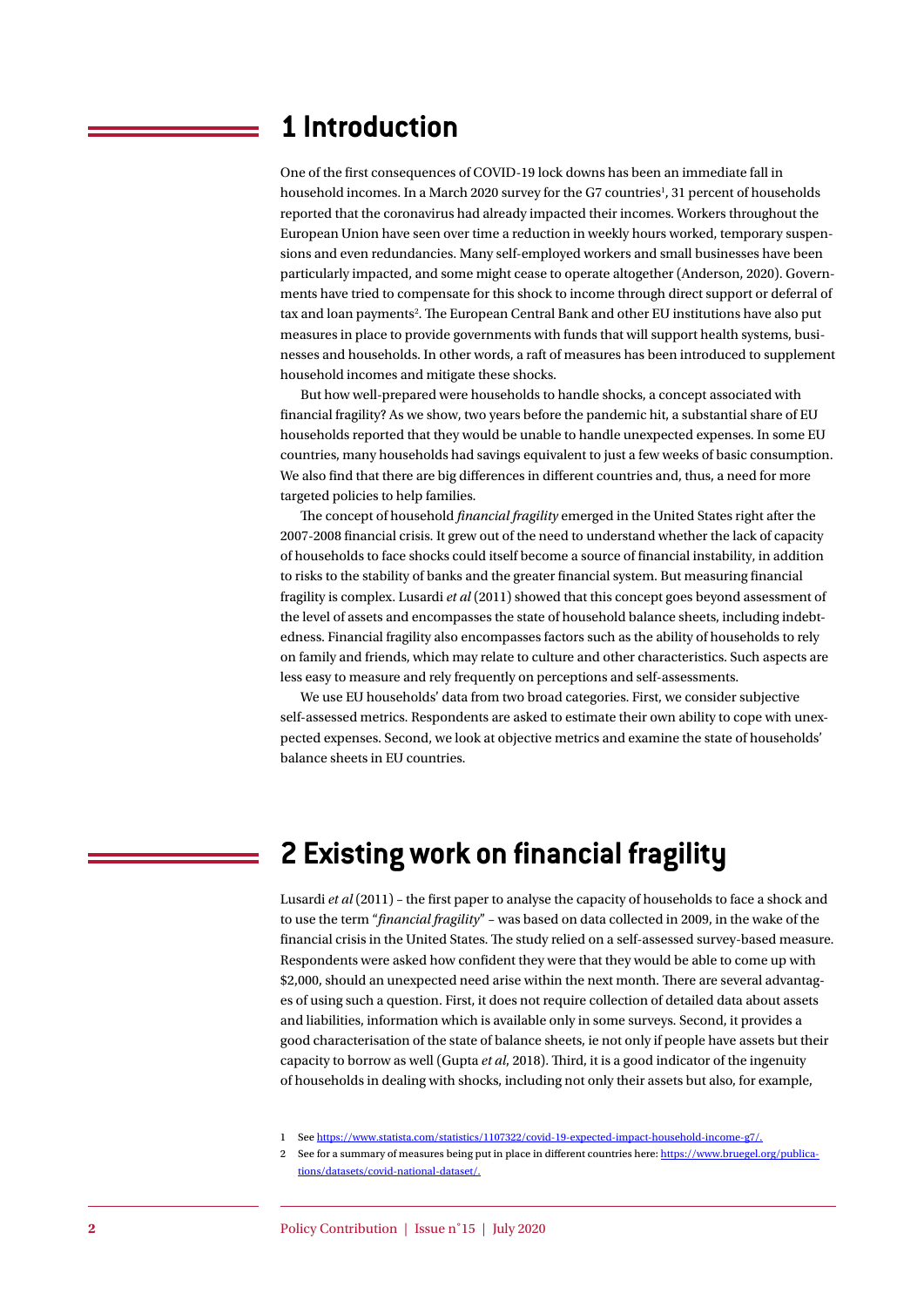their capacity to rely on their network of families and friends, or to work more. Fourth, it is informative about the groups who are most vulnerable. For example, Hasler and Lusardi (2019) showed that in addition to income, the number of children in a household is another important predictor of financial fragility.

Analysis of the data on financial fragility over time in the US has led to two important findings. First, financial fragility was very high in 2009. As many as half of American families were unable to deal with a mid-size shock, showing how much families were hurt by the financial crisis. Second and importantly, financial fragility decreased over time as the US economy continued to recover, but there remains a sizeable group of families that are fragile even when the economy is doing well. In January 2020, when the stock market was still climbing and unemployment was very low, 27 percent of Americans were financially fragile (Lusardi *et al*, 2020). In other words, there is a group of the population that is going to be disproportionately affected by shocks and by changes in policy.

Other studies have illustrated the determinants of financial fragility in the US context. Hasler and Lusardi (2019) showed that financial literacy is linked to many demographic characteristics, including income and education. Wiersma *et al* (2020) found similar results using Dutch data, but much less research has been done in the context of Europe. We attempt to bridge this gap by providing a thorough analysis of whether EU households are financially fragile in the wake of the COVID-19 shock.

# **3 Households' self-assessments of their financial fragility**

The EU Statistics on Income and Living Conditions (EU-SILC)<sup>3</sup> project carries out a yearly survey in which individuals are asked to assess their ability to face an *unexpected expense*. The wording of the question is: *Can your household afford an unexpected required expense*  (amount to be filled) and pay through its own resources<sup>4</sup>? Examples of unexpected financial expenses include surgery, a funeral, major home repairs and replacement of durables such as a washing machine or car<sup>5</sup>.

This question resembles that posed in the US to attempt to measure financial fragility (Lusardi *et al*, 2011), which asked "*How confident are you that you could come up with \$2000, if an unexpected need arose within a month?*"6 The choice of amount in this question is intended to examine whether households are capable of facing a mid-size shock within a month. The question in the EU survey asks whether households are capable of facing a shock

- 3 The [European Union Statistics on Income and Living Conditions \(EU-SILC](https://ec.europa.eu/eurostat/web/microdata/european-union-statistics-on-income-and-living-conditions)) collects comparable cross-sectional and longitudinal multidimensional microdata on income, poverty, social exclusion and living conditions. The EU-SILC project started in 2003, covering six EU countries (Belgium, Denmark, Greece, Ireland, Luxembourg and Austria) and Norway. It now covers all EU countries, plus Iceland, Norway and Switzerland; some other countries participate on the voluntary basis.
- 4 The exact amount of how large this 'unexpected expense' is can vary from country to country. The survey uses 1/12th of the national at risk-of-poverty threshold of annual income per single consumption unit, in the year n-2 (2016 in this case). This means that it is independent of the size and structure of the individual household. In 2016 the risk-of-poverty threshold varied from around €20,000 in Luxembourg to €1,500 in Romania (in non-PPS terms). Correspondingly,  $1/12$  of these amounts are around  $\epsilon$ 1700 and  $\epsilon$ 120 for the two countries, respectively. For the other countries the amount lies between the two.
- 5 See [https://circabc.europa.eu/sd/a/e9a5d1ad-f5c7-4b80-bdc9-1ce34ec828eb/DOCSILC065%20operation%20](https://circabc.europa.eu/sd/a/e9a5d1ad-f5c7-4b80-bdc9-1ce34ec828eb/DOCSILC065%20operation%202018_V5.pdf) [2018\\_V5.pdf](https://circabc.europa.eu/sd/a/e9a5d1ad-f5c7-4b80-bdc9-1ce34ec828eb/DOCSILC065%20operation%202018_V5.pdf).
- 6 Respondents could reply, *"I am certain I could come up with the full \$2,000," "I could probably come up with \$2,000," "I could probably not come up with \$2,000"*, or *"I am certain I could not come up with \$2,000."* They could also state that they do not know, or they could refuse to answer.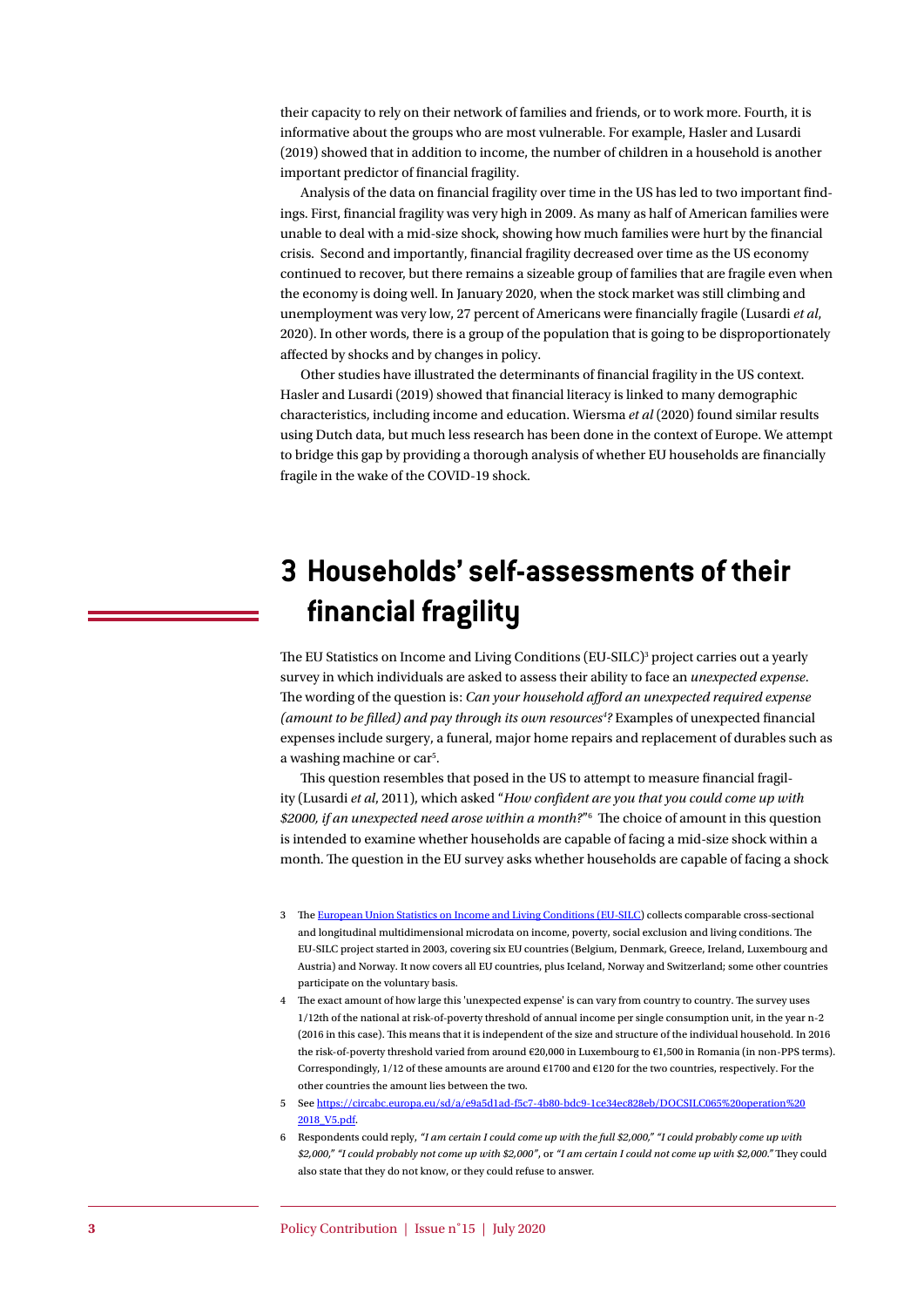equivalent to one month's income of those at the risk-of-poverty threshold.

In Figure 1, we plot the share of households that self-reports being unable to deal with an unexpected required expense. The data refers to 2018, a period of growth (albeit moderate) among European countries but, importantly for this exercise, not a period of specific financial stress.



**Figure 1: Household inability to meet an unexpected required expense, all households, percentage shares, 2018**

Source: Eurostat, EU-SILC. Notes: EU27 displays the average of all EU member states after January 2020 (those exhibited except the UK). EA19 is the euro-area average.

Figure 1 shows that, even well before the health pandemic, more than 30 percent of EU households on average were unable to meet an unexpected expense. For some newer EU members and countries hit very severely by previous financial crises, as many as one in two households was unable to meet an unexpected required expense (Latvia, Greece, Croatia, Cyprus, Lithuania and Romania). The data also shows that while northern European member states perform better than their southern European counterparts, for larger countries, the difference is not so great: about 35 percent of households are financially fragile in Spain and Italy, compared to 28 percent in Germany. The pre-Brexit UK, at 35 percent, had an above-average level of household fragility.

In other surveys, results are broadly comparable. For example, Wiersma *et al* (2020) applied the original definition of financial fragility from Lusardi *et al* (2011) to Dutch data. They found that about 14 percent of Dutch households would not be able to come up with €2000 in a month to meet an expected shock. The more-encompassing Eurostat survey found an average of just over 20 percent for the Netherlands. Thus, numbers appear to compare well.

What should we make of these numbers? Do they change quickly and how can a crisis, such as the COVID-19 pandemic, affect families? Figure 2 plots the same variable across time for the four countries at the top and the four countries at the bottom of the distribution. We also plot the evolution of the euro-area (EA19) average. For the best performers, the percentage of households unable to meet an unexpected required expense has decreased, albeit very slowly during the time period. For Malta, this decrease has been more substantial, from almost 30 percent of households in 2009 to 14 percent in 2018. Thus, these countries did not suffer during the Great Recession and are well positioned to face the pandemic crisis.

In contrast, for the worst performers, the percentage of financially fragile households grew in the aftermath of the crisis and has since fallen. There are, however, different evolution patterns. In Latvia, financial fragility was very high (a staggering 80.4 percent of households) in 2011, but fell to just below 60 percent in 2018. In Greece, 27 percent of households in 2009 said they were unable to meet an unexpected expense, a number below the EU average. This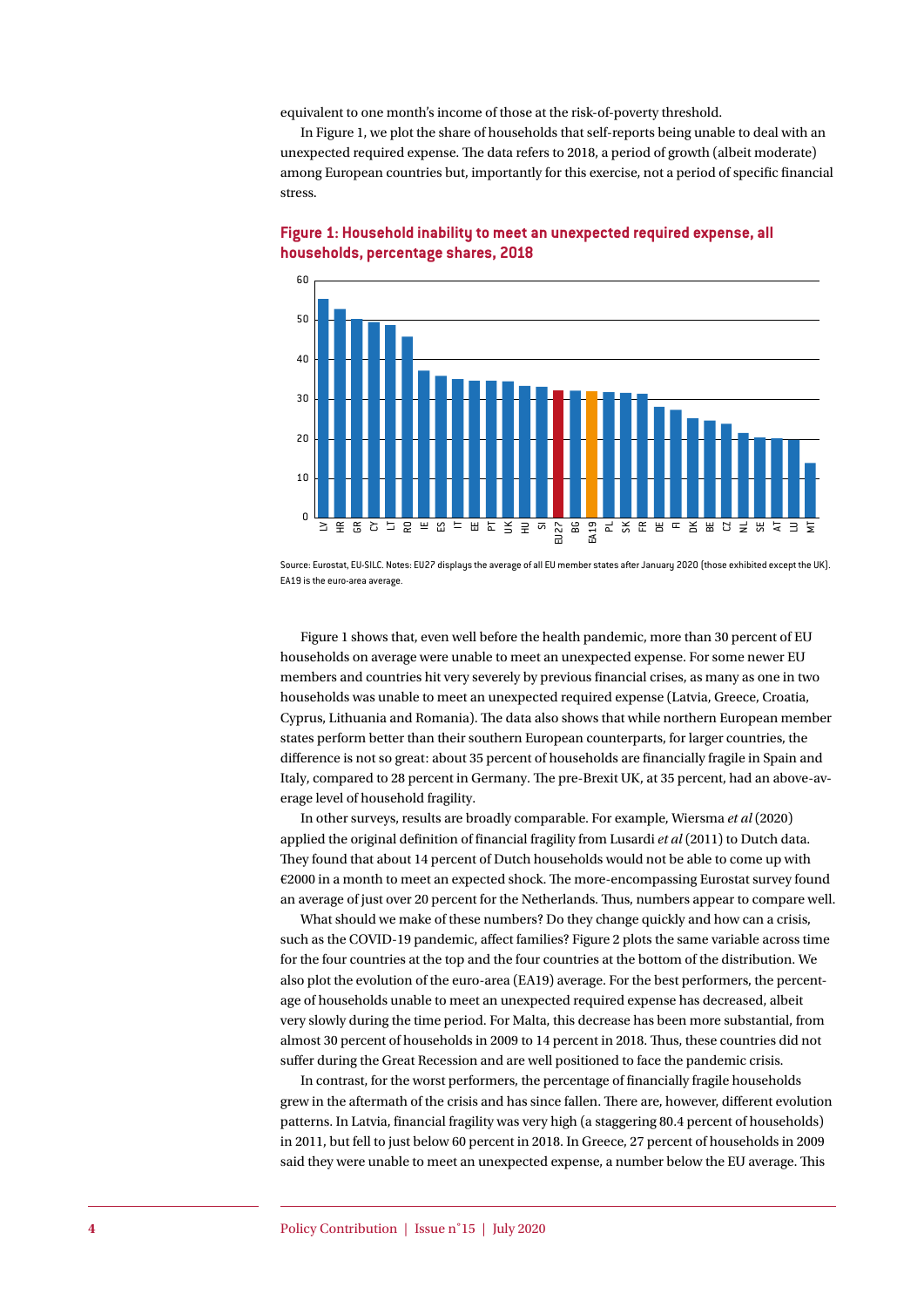percentage doubled to peak at 54 percent in 2016 and stood at 50 percent in 2018.

The euro-area average has remained broadly constant, rising slightly to 36.4 percent in 2013 from 33.0 percent in 2009, and then decreasing to 31.9 percent in 2018.





Source: Eurostat, EU-SILC.

Hasler and Lusardi (2019) showed that the number of children in a given household is an important predictor of financial fragility. Figure 3 plots the data for households with and without dependent children. Households with dependent children are in general more fragile, but differences for the average EU (EU27) are overall small: 31 percent of households without dependents versus 33 percent of those with dependent children.



**Figure 3: Household inability to meet an unexpected expense by households with or without dependent children, percentage shares, 2018**

Source: Eurostat, EU-SII C.

But there exists greater degrees of variation among EU countries. Broadly speaking, the EU15 (pre-2004) members exhibit greater financial fragility in households with dependent children, in line with the literature. For the Netherlands, Italy and Greece, the two groups are broadly equally fragile. In the UK the difference is striking. Almost twice (44 percent) as many households with dependent children are vulnerable, in comparison to households without dependent children (25 percent).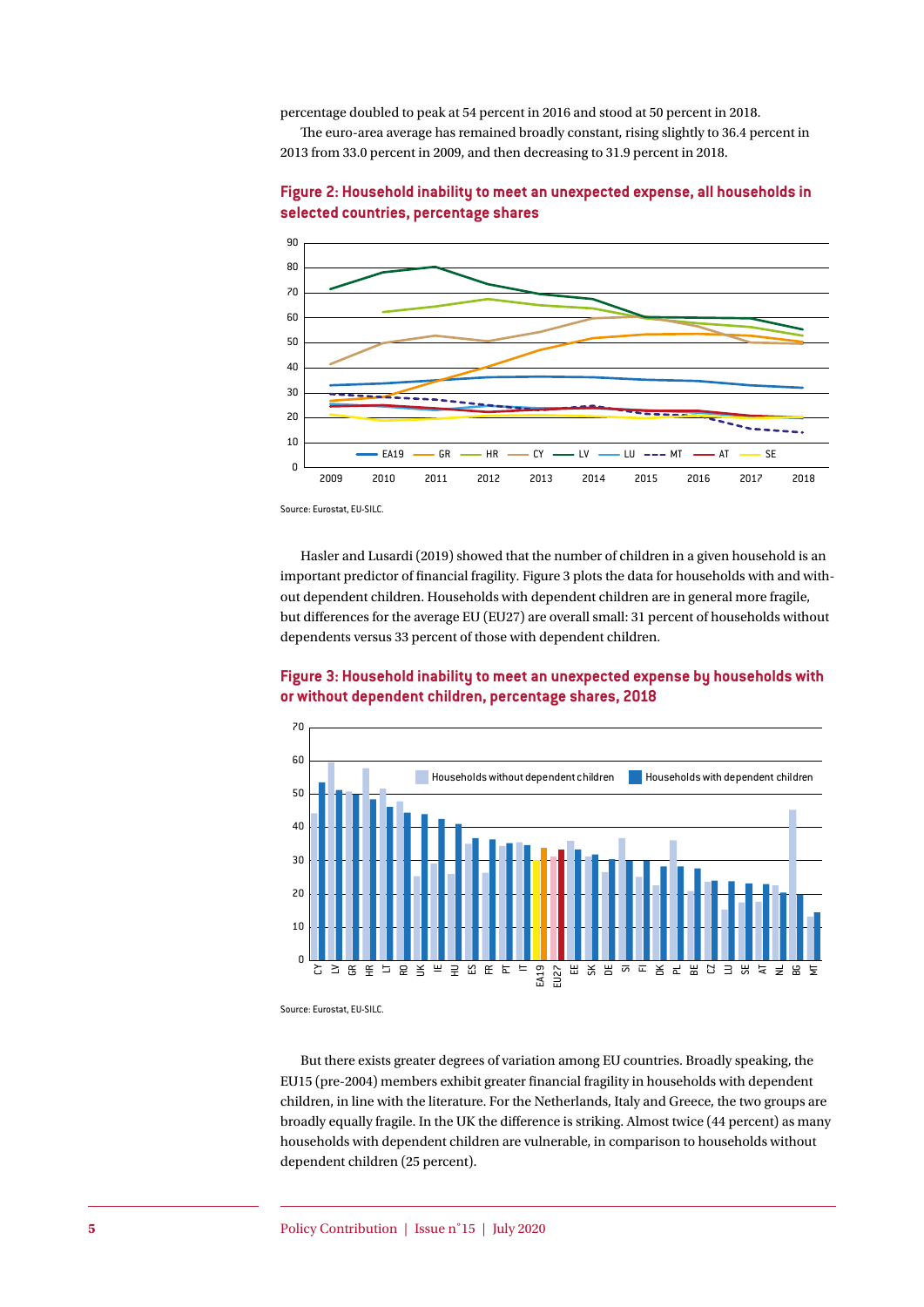However, in a number of newer EU members (Poland, Bulgaria, Latvia, Croatia, Romania, Slovenia) the relationship is inverted. Bulgaria is the clearest example of this: the share of fragile households more than doubles for those without dependent children. These countries have seen large waves of migration by the young. This may be a reflection of the fact that the most fragile have not been able to move.

Lastly, Figure 4 gives the same measure for single-person households with dependent children. This is the category with the greatest degree of fragility across the board. The first thing to note is the substantial increase in the number of families who are financially fragile: the share of vulnerable households belonging to this group increases in every EU country, while the EU27 average share almost doubles to 57 percent (from 32 percent for all households). These numbers also show little regional variation. Over half of single-parent households are financially fragile in most EU countries.



#### **Figure 4: Household inability to meet an unexpected expense, single person household with dependent children, percentage shares, 2018**

Source: Eurostat, EU-SILC.

Italy, like other southern European countries, has comparatively low levels of financial fragility among single-parent households (relative to these countries' rankings in other categories). Cultural factors, such as closer family ties, might explain this finding, pointing to the importance of the information contained in self-assessment measures. By contrast, single person households in the UK are poorly prepared; almost 80 percent of households are unable to meet unexpected shocks.

Finally, there has been much discussion about the COVID-19 economic crisis disproportionately impacting women, chiefly because they bear the burden of unpaid household work (including caring for children), and also because they form typically the majority of frontline workers (Norman, 2020). While the ultimate impact of these dynamics is hard to measure in real time, the Eurostat data allows us to assess the financial fragility of single men and single women before COVID-19. Alas no other distinction is provided, for example between single parents.

Figure 5 shows that, as expected, single women are more likely to be financially fragile than single men. In every EU country apart from Finland, a greater percentage of single women than men are identified as financially fragile. In some countries, including Slovenia and the Czech Republic, there are almost 50 percent more financially fragile single women than single men. By contrast, in Finland and, to a lesser extent Sweden and Austria, there is a fairly level playing field. It should be noted that single parenthood might play an important role here. As noted above, the sex of single parents is not distinguished in the survey. However, only 15 percent of single parents in the EU are fathers (Heine, 2016) and, as shown in Figure 4, single parents encompass a particularly fragile category of household.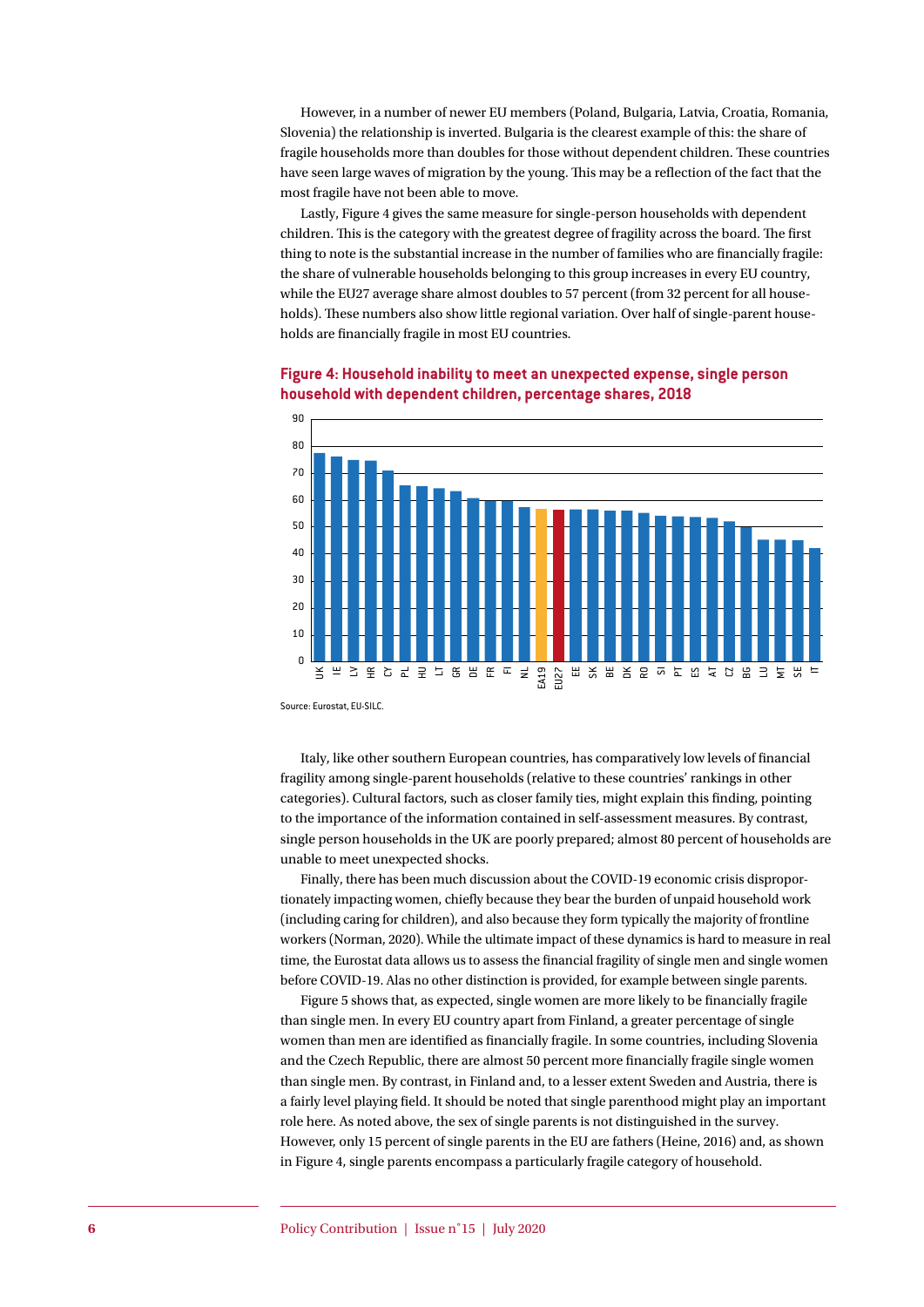

#### **Figure 5: Household inability to meet an unexpected expense by category of household, percentage shares, 2018**

Source: Eurostat, EU-SILC.

The Eurostat survey provides limited additional information. For example, we do not have information on financial literacy, which has been shown to be an important determinant of financial fragility (Lusardi *et al*, 2020). The 2020 OECD/INFE *International Survey of Adult Financial Literacy* (OECD, 2020) included a measure of 'financial resilience' and findings are very similar to our work. Moreover and importantly, OECD (2020) highlighted the link between financial literacy and financial resilience. Previati et al (2020) examined financial fragility in Italy using pre-COVID-19 data and also documented the strong link between financial fragility and financial literacy.

# **4 A look at European households' balance sheets**

We turn next to households' balance sheets, in order to look at an alternative measure of the ability of households to face a shock. This data provides a more objective measure of financial fragility. We draw on 2017 data from the European Central Bank household finance and consumption survey<sup>7</sup>.

Starting with the asset side, we look at the amounts in households' bank accounts, ie sight (current) and saving accounts. While this represents only a component of total household wealth<sup>8</sup>, it can serve as a proxy for short-term and liquid assets that might be drawn on in emergencies. We also look at an indicator of cash holdings that adds to the liquid assets held in bank accounts.

On the liability side, we examine the amount of total household debt as a ratio to GDP. This debt includes all types of loans (mortgage and consumer) that need to be serviced on a

8 See Zabai (2020) for a similar attempt that extends to broader definitions of wealth.

<sup>7</sup> Available at [https://www.ecb.europa.eu/stats/ecb\\_surveys/hfcs/html/index.en.html](https://www.ecb.europa.eu/stats/ecb_surveys/hfcs/html/index.en.html). *"The HFCS collects information on the assets, liabilities, income and consumption of households. The dataset provides insights into their economic behaviour and financial situation – highly relevant factors in terms of monetary policy and financial stability."* We report the results of the latest wave published in 2020 that refers to 2017 data. Unfortunately, not all EU countries are reported.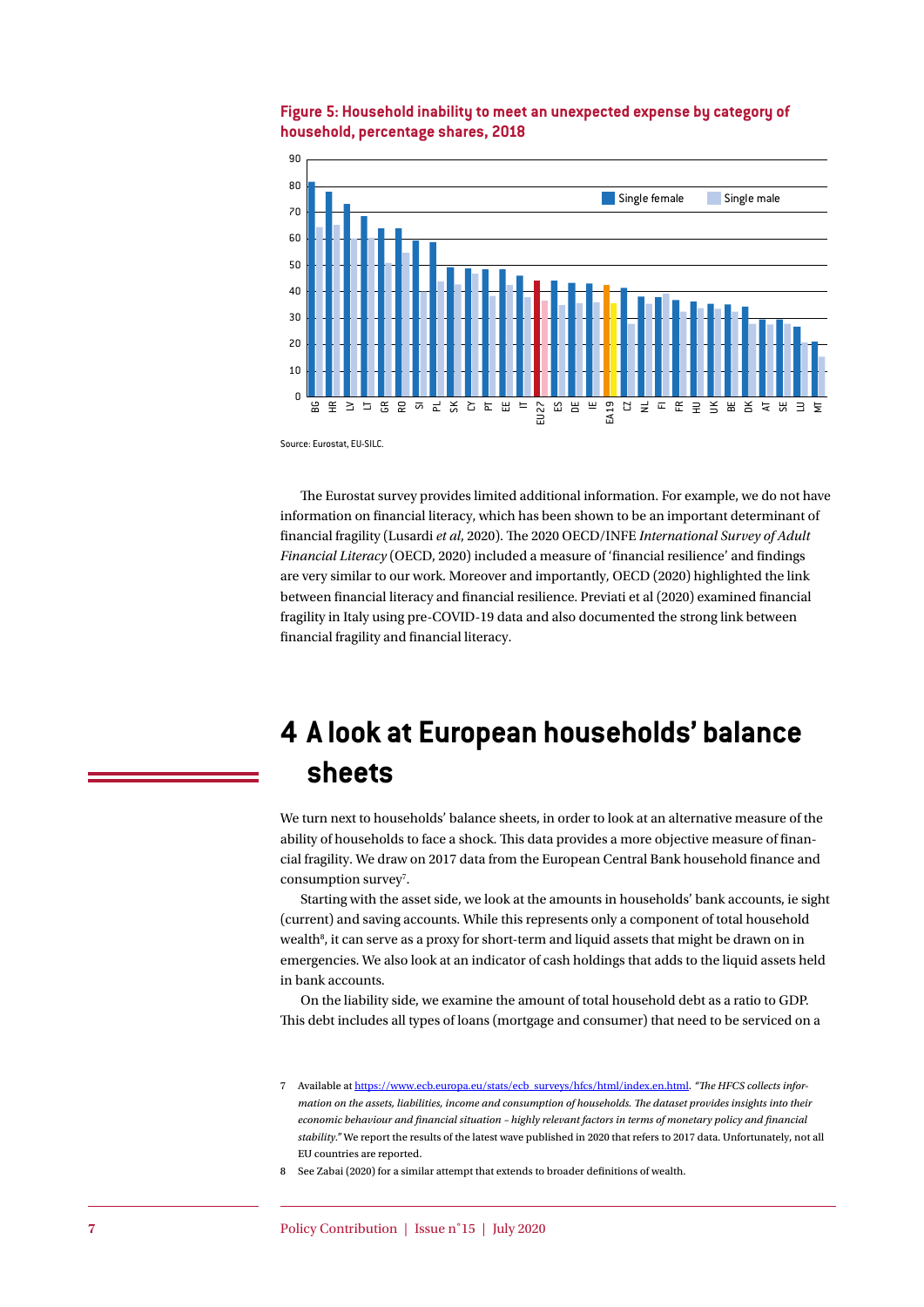monthly basis. While this does not tell us the monthly burden of households (this depends on the interest rate each loan carries), it is a proxy for indebtedness. Note that the vast bulk of these loans are mortgage loans. European households in general, in contrast to US households, do not use consumer loans (from banks or credit cards) to finance consumption.

#### **4.1 The asset side of the balance sheet**

We examine data on household balance sheets, considering the latest wave available (2017). Where possible, we compared to the previous wave in 2009-11 to understand how relevant variables have evolved.

Figure 6 shows that in most EU countries, very large percentages of households have sight (current) accounts. For a number of countries, most if not all households have accounts and for all countries there are only small percentages of unbanked households.

The picture is more varied for savings accounts. More than 80 percent of households have them in Austria, France, Malta and Greece, but the proportions in Croatia, Lithuania, Latvia, Italy and Spain are about 20 percent or less<sup>9</sup>. Cultural preferences in terms of types of savings and differences between countries in financial and money markets might explain some of the differences in the shares of population with different types of accounts. However, the numbers also show that there are households that have little access to short-term savings.

#### **Figure 6: Households that hold sight (current) and saving accounts, percentage shares**



Source: ECB Household Finance and Consumption Survey. Notes: Data for all member states was collected in between 201604-201901 except for Spain. Data for Spain was collected between 2014Q3 and 2015Q2.

With that in mind, Figure 7 reports the median values of money held in bank accounts (current and savings accounts combined). There is much variation between EU countries. In over half of the countries in the sample, the median value in bank accounts (for those who have bank accounts) is less than €5000.

While it is useful to look at medians, it is also important to examine the lowest end of the distribution of amounts in bank accounts, especially because we know that a third of households are financially fragile. Figure 8 provides savings for the first quartile of the distribution of amounts in bank accounts in each country. The value of savings for the lowest fourth of the distribution is under €5000 for every EU country, and under €1000 for more than half of countries.

<sup>9</sup> In Greece, saving accounts serve a current-account purpose as well, which explains why only 17 percent of households hold current accounts.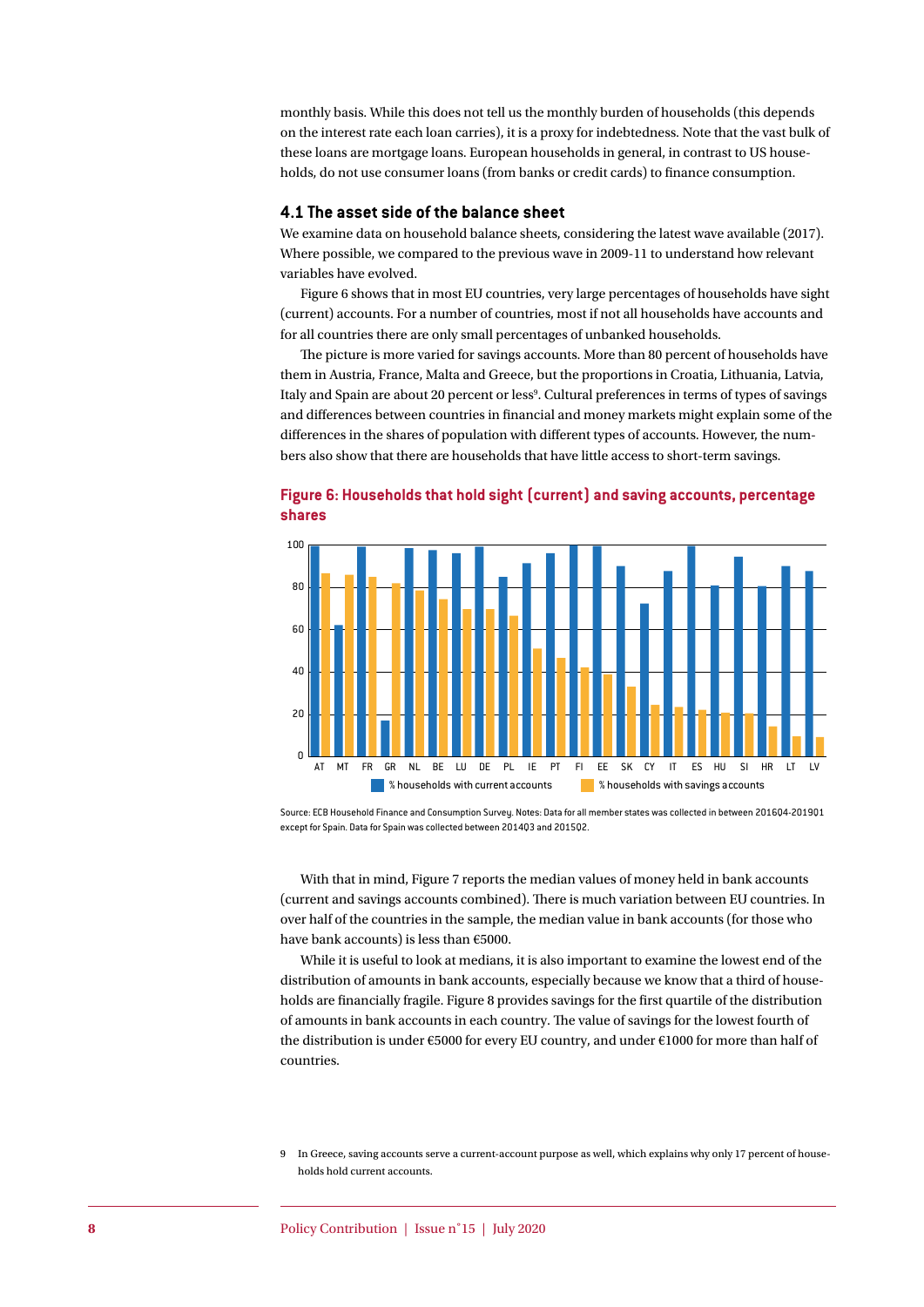

#### **Figure 7: Median amount in bank accounts per household, 2017 euros**

Sources: ECB Household Finance and Consumption Survey. Notes: Only households that have either a savings account or a current account and which have positive gross income and positive consumption were considered. Savings are considered to be the sum of both accounts Data for all countries was collected between 2016Q4-2019Q1, except for Spain. Data for Spain was collected between 2014Q3 and 2015Q2.



#### **Figure 8: Amounts in bank accounts per household, first quartile, euros**

Source: ECB Household Finance and Consumption Survey. See notes to Figure 7.

How much can these amounts support household spending capacity? Figures 10 and 11 plot median household savings in relation to either income or needs for basic spending. Figure 9 on the next page plots the median monthly gross income per household.

We are interested in the value of savings in monthly income equivalents. In other words, how many months in terms of income equivalents could households sustain by using their savings in liquid assets? Figures 10 and 11 on the next page show this.

People in more than half of the countries in Figure 10 have less than two months income equivalents worth of savings. In Greece, Slovenia, Croatia and Latvia, the median savings equivalent is only a couple of weeks of income<sup>10</sup>.

We also compare current numbers to those of the first wave of the ECB's HFCS (done in 2009-11). For over half the countries exhibited in Figure 10, median savings over income were higher in 2009-2011 than in 2017. This was particularly the case for Greece, where the value was more than three times higher: in 2009, the median Greek household had savings worth almost two months of income; by 2017 it was just over two weeks. It is worth noting, however, that the initial wave missed some countries where households are most financially vulnerable, including Latvia, Croatia, Hungary and Lithuania.

10 These findings are similar to those reported in the *OECD/INFE International Survey of Adult Financial Literacy* (OECD, 2020), which examines different proxies for financial resilience.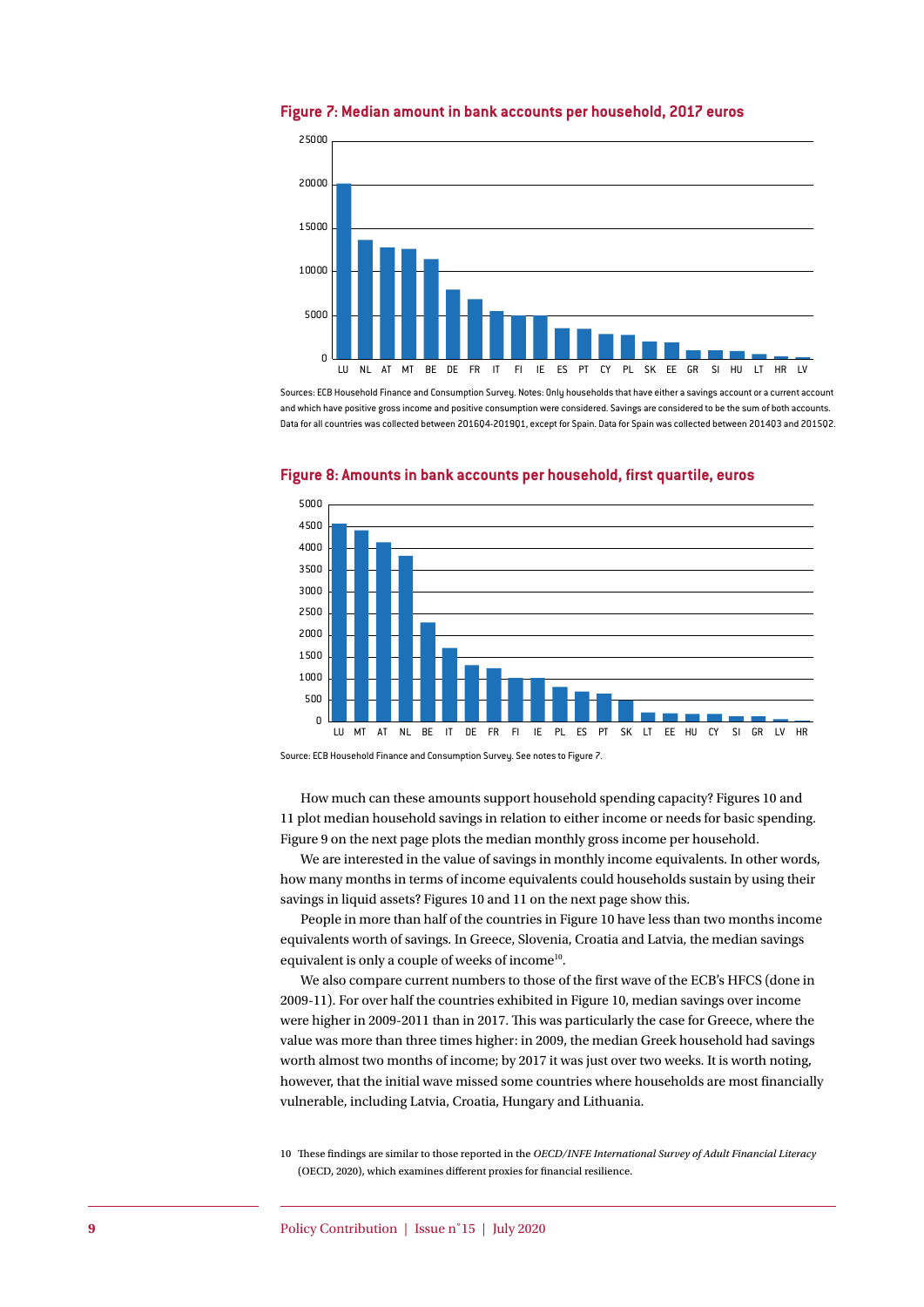

#### **Figure 9: Median monthly gross income per household, euros**

Source: ECB Household Finance and Consumption Survey. See notes to Figure 7.



#### **Figure 10: Median savings represented in monthly income equivalents, months**

Source: ECB Household Finance and Consumption Survey. Notes: Only households that have either a savings account or a current account and which have positive gross income and positive consumption were considered. Savings are considered to be the sum of both accounts. Data for all member states was collected in between 2016Q4-2019Q1, except for Spain. Data for Spain was collected between 2014Q3 and 2015Q2. The figure plots the median of the following ratio: value in bank accounts per household/ monthly gross income per household.



#### **Figure 11: Savings represented in monthly income equivalents, first quartile, months**

Source: ECB Household Finance and Consumption Survey. See notes to Figure 10.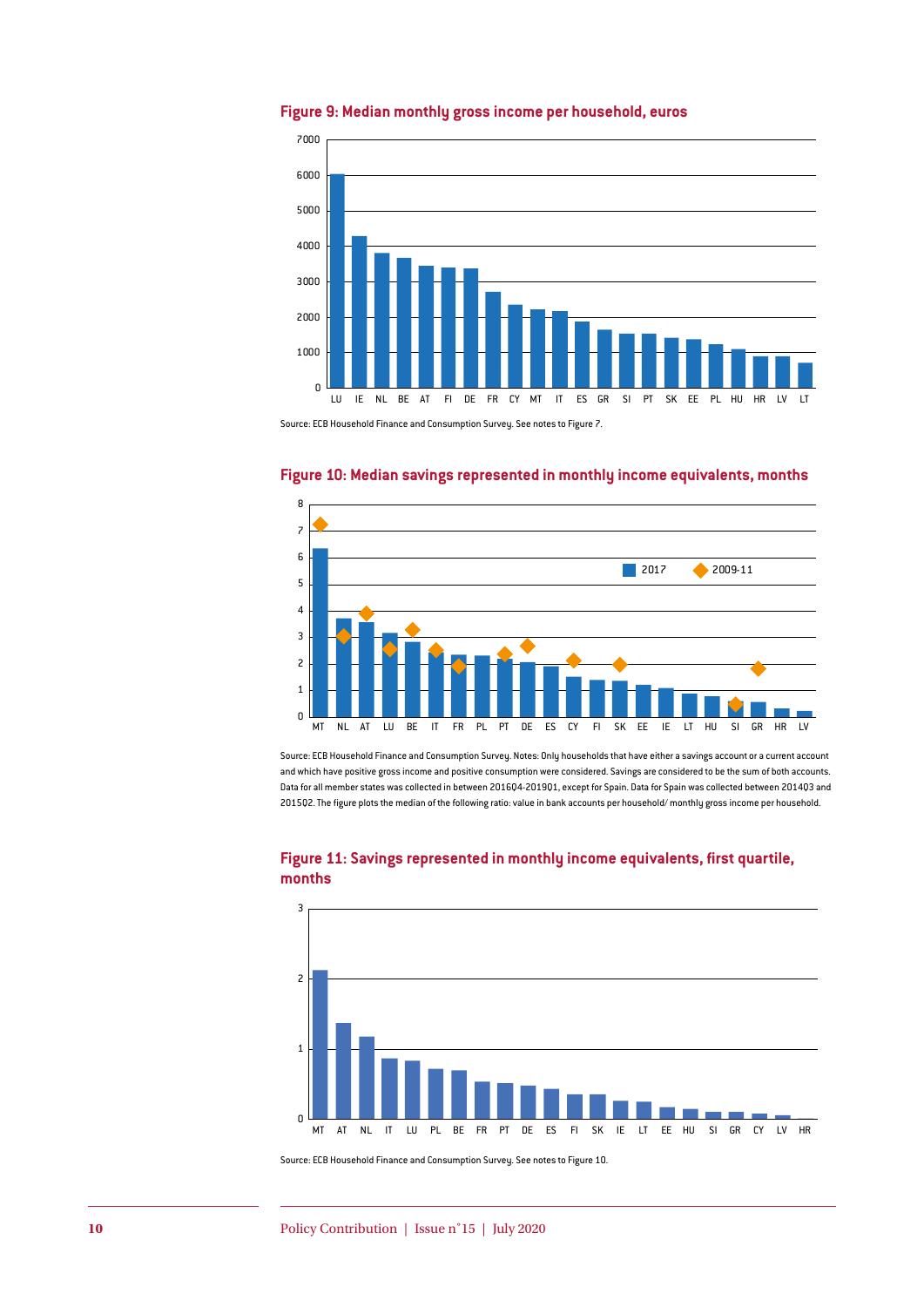Figure 11 shows monthly income equivalents for the first quartile of the distribution of the ratio in each country. In this case, the value is under two months for every single country, except Malta, while for most countries it is less than half a month.

Another way of evaluating the capacity of households to withstand a shock is to assess how long they can make their savings last – in other words, how long before they can no longer meet basic consumption needs. This is shown in Figure 12, where we plot the median ratio of household bank accounts over the value of basic household consumption. Basic consumption is identified as the combination of food, utilities and rent and mortgage payments on the main residence, as measured in the European Central Bank household survey. While in countries including Malta and Austria median savings can cover over 15 months of basic consumption, in Croatia and Latvia median savings can cover less than one month of basic consumption. The differences between countries are more pronounced for this indicator based on consumption rather than for the indicator based on income equivalents.



**Figure 12: Median savings represented in basic monthly consumption equivalents, months**

Sources: ECB Household Finance and Consumption Survey. Notes: Only households which have either a savings account or a current account and which have positive gross income and positive consumption were considered. Savings are considered to be the sum of both accounts. Data for all member states was collected in between 2016Q4-2019Q1 except for Spain. Data for Spain was collected between 2014Q3 and 2015Q2. Only mortgage payments on main residence have been considered<sup>11</sup>. The figure plots the median of the following ratio: value in bank accounts per household/value of basic monthly consumption.

Finally, we provide an estimate of cash as additional (arguably the most immediate) liquid asset to be drawn on. Esselink and van Gijsel (2017) carried out a survey in which they asked individuals: "*Could you ... provide an approximate amount of cash that you keep outside a bank account as a precautionary reserve or as an alternative way of saving?'*12 The data was only collected in value ranges, shown in Figure 13.

The first thing to note is that, for all EU countries, the median value held in cash is between €100 and €500. For seven of the 18 countries in the sample, the median value lies between €100 and €250, and for the remainder it lies between €251 and €500. In the euro area as a whole, almost exactly half of individuals hold €250 or less in cash, while the remainder hold more than  $\epsilon$ 250. The relatively low degree of variation between countries is interesting, especially in relation to savings. These values have not been added to prior measures of savings (value of accounts). They do however represent additional resources that can be used to deal with an income shock. Note that the values can be quite significant for some countries: in both Latvia and Lithuania the median value is over €250 in savings, a relevant supplement to median household savings of €235 and €600 respectively.

11 We thank Catarina Midoes for the suggestions. See also Midoes (2020) for alternative measures. 12 <https://www.ecb.europa.eu/pub/pdf/scpops/ecb.op201.en.pdf>.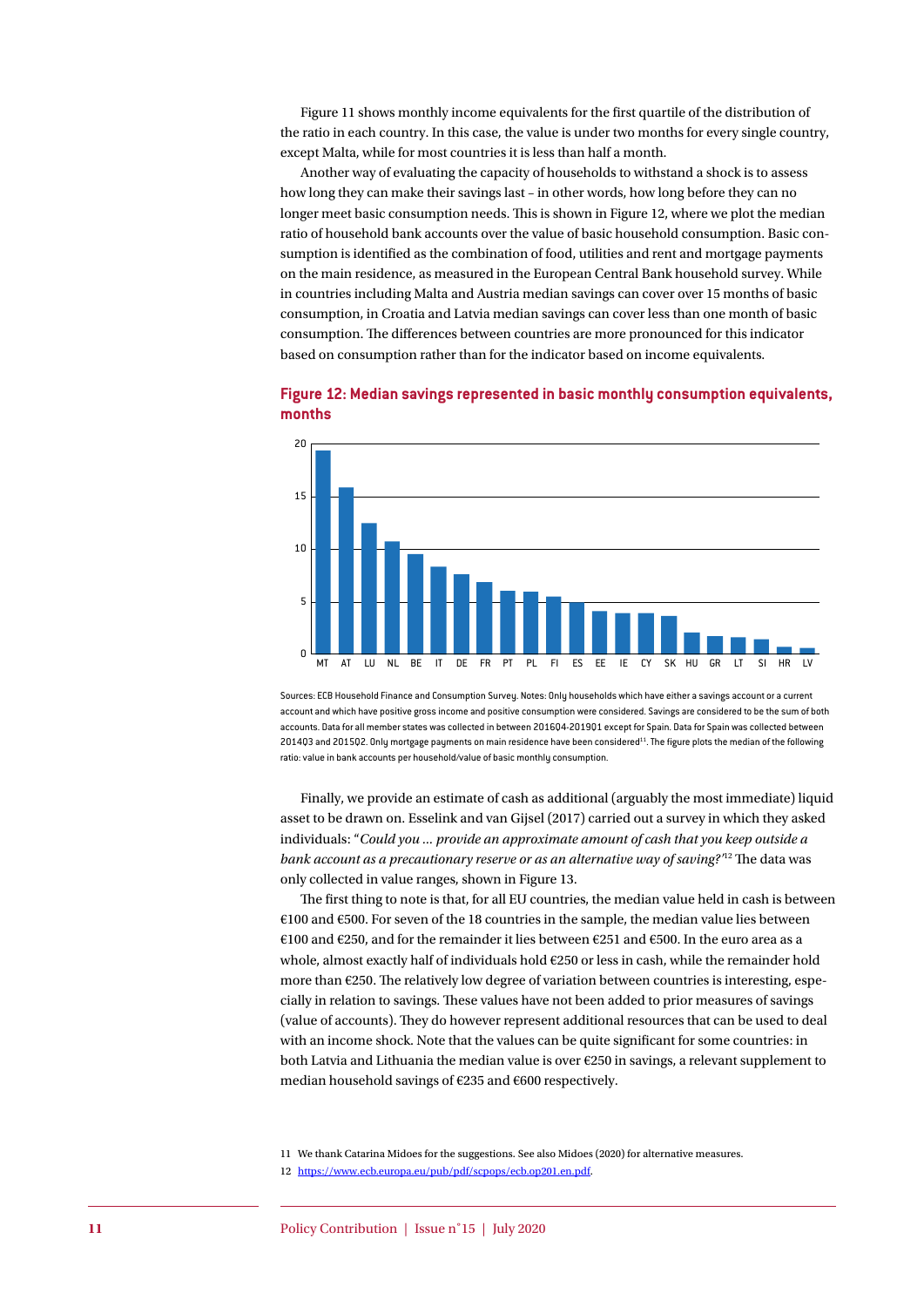

**Figure 13: Value range of the cash savings of individuals, euros**

Source: Esselink and van Gijsel (2017). Note: The study is limited to euro-area residents aged 18 years and over. Between 8 and 19 percent of respondents in each member state refused to answer. They were distributed among the categories according to the original shares.

#### **4.2 The liability side of the balance sheet**

Lastly, we look at the liability side of households' balance sheets and report consolidated household debt as a percentage of GDP. This, together with the debt of non-financial corporations and that of non-profit institutions serving households, makes up private sector debt. Private sector debt is one of the indicators used by the European Commission in the Macroeconomic Imbalances Procedure (MIP) to monitor the build-up of imbalances<sup>13</sup>. The EU average debt-to-GDP is under 60 percent.

Moreover, we also observe that the most highly indebted households are in countries where incomes are typically high and housing market boom-bust cycles have been experienced. These are financially more sophisticated and inclusive markets, with high home ownership, which provides leverage capacity to households. Coupled with the fact that we do not report on households' total wealth, also typically high in these countries, this ratio is not a true reflection of household leverage. Rather it is mostly a reflection of household dependence on the housing market. Arguably, given the nature of the Great Recession, this was also the motivation for including it in the MIP.

Given the low dependence of European households on consumer debt, the liability side of their balance sheets is not necessarily reflective of their financial fragility. This is in sharp contrast to the experience of the US as described in Hasler and Lusardi (2019), where debt severely limits households in dealing with shocks<sup>14</sup>.

<sup>13</sup> Fourteen indicators make up the MIP, covering the major sources of macroeconomic imbalances created in the aftermath of the 2008 financial crisis. See the MIP scoreboard, [https://ec.europa.eu/info/business-economy-euro/](https://ec.europa.eu/info/business-economy-euro/economic-and-fiscal-policy-coordination/eu-economic-governance-monitoring-prevention-correction/macroeconomic-imbalance-procedure/scoreboard_en) [economic-and-fiscal-policy-coordination/eu-economic-governance-monitoring-prevention-correction/macroeco](https://ec.europa.eu/info/business-economy-euro/economic-and-fiscal-policy-coordination/eu-economic-governance-monitoring-prevention-correction/macroeconomic-imbalance-procedure/scoreboard_en)[nomic-imbalance-procedure/scoreboard\\_en.](https://ec.europa.eu/info/business-economy-euro/economic-and-fiscal-policy-coordination/eu-economic-governance-monitoring-prevention-correction/macroeconomic-imbalance-procedure/scoreboard_en)

<sup>14</sup> Data from the ECB HFCS on household debt reveals a very similar picture to that of total consolidated household debt.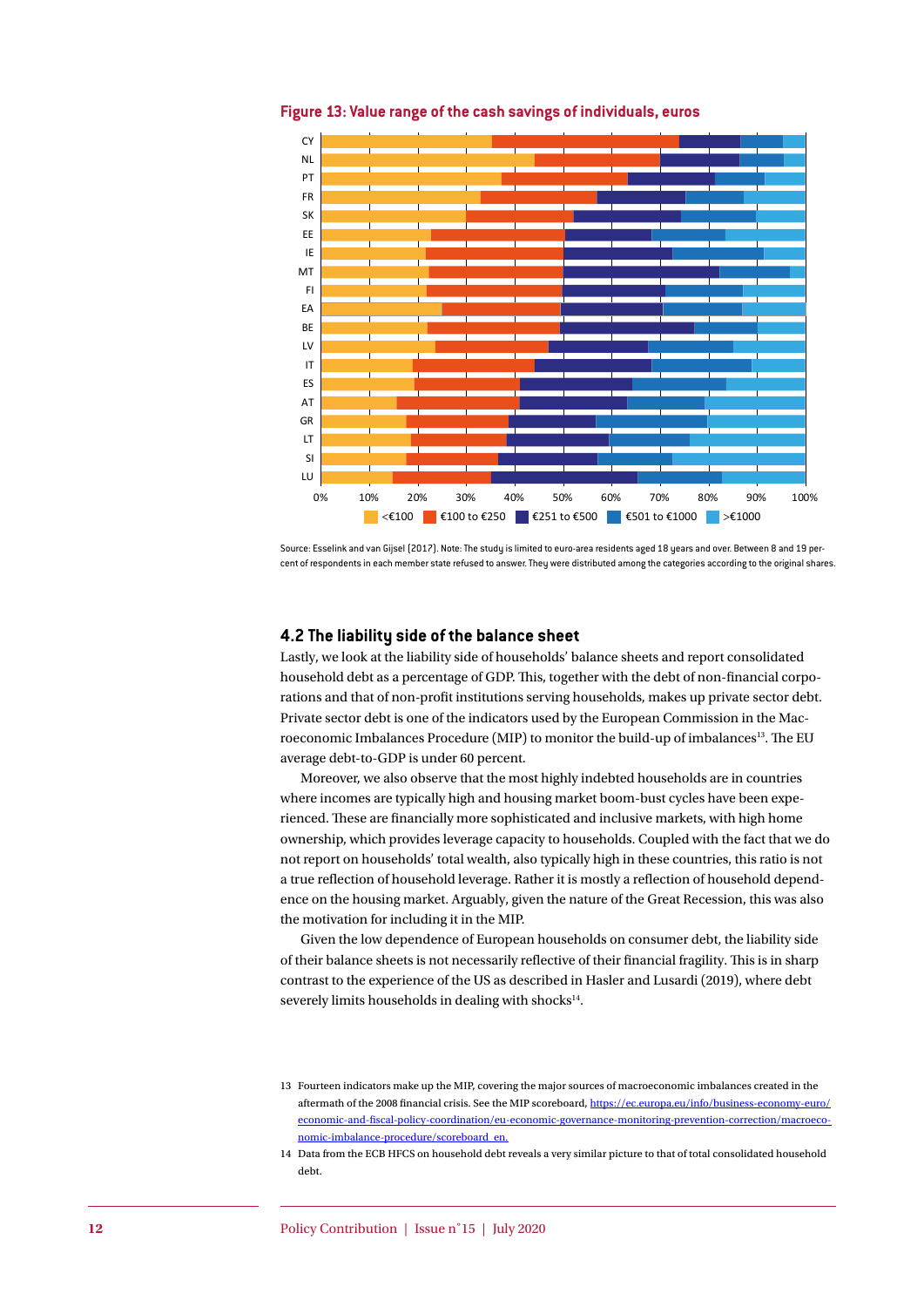

**Figure 14: Consolidated household debt as percentage of GDP, 2018**

Source: Eurostat, [Financial balance sheets,](https://appsso.eurostat.ec.europa.eu/nui/show.do?dataset=nasa_10_f_bs&lang=en) Consolidated Household Loans.

# **5 How financially fragile are European households?**

Table 1 on the next page summarises our analysis to provide a comprehensive picture of household financial fragility. We score countries (from green to red; see the note to the table) in relation to where they stand relative to the average number for each indicator. This is therefore a summary of each country's position relative to the other countries in the sample, rather than a scoring based on objective criteria. Red indicates greater financial fragility and shades of yellow and green of financial resilience.

We observe the following:

- 1. The most financially fragile countries are the poorer EU countries (Latvia, Lithuania, Croatia and Hungary, plus Romania and Bulgaria (for which we miss information as these countries are not included in the ECB survey), and possibly Poland) and the countries hit hardest in the financial crisis (Greece and Cyprus). Cypriot households are more pessimistic in their self-assessments of their capacity to deal with a financial shock than is justified by their liquid assets, in relation to other countries.
- 2. A perhaps surprising result is fragility in Ireland. While Ireland was very hard hit in the financial crisis, it has the second highest gross monthly incomes. Nevertheless, Irish households are pessimistic in the way they self-report their ability to meet unexpected financial expenses, and hold only a few months of income equivalent in savings.
- 3. Italy and Spain, the two EU countries hardest hit by COVID-19, are more or less in the average position.
- 4. Households in Benelux, the Nordic countries, Austria and Malta are the least financially fragile followed by households in Germany and France.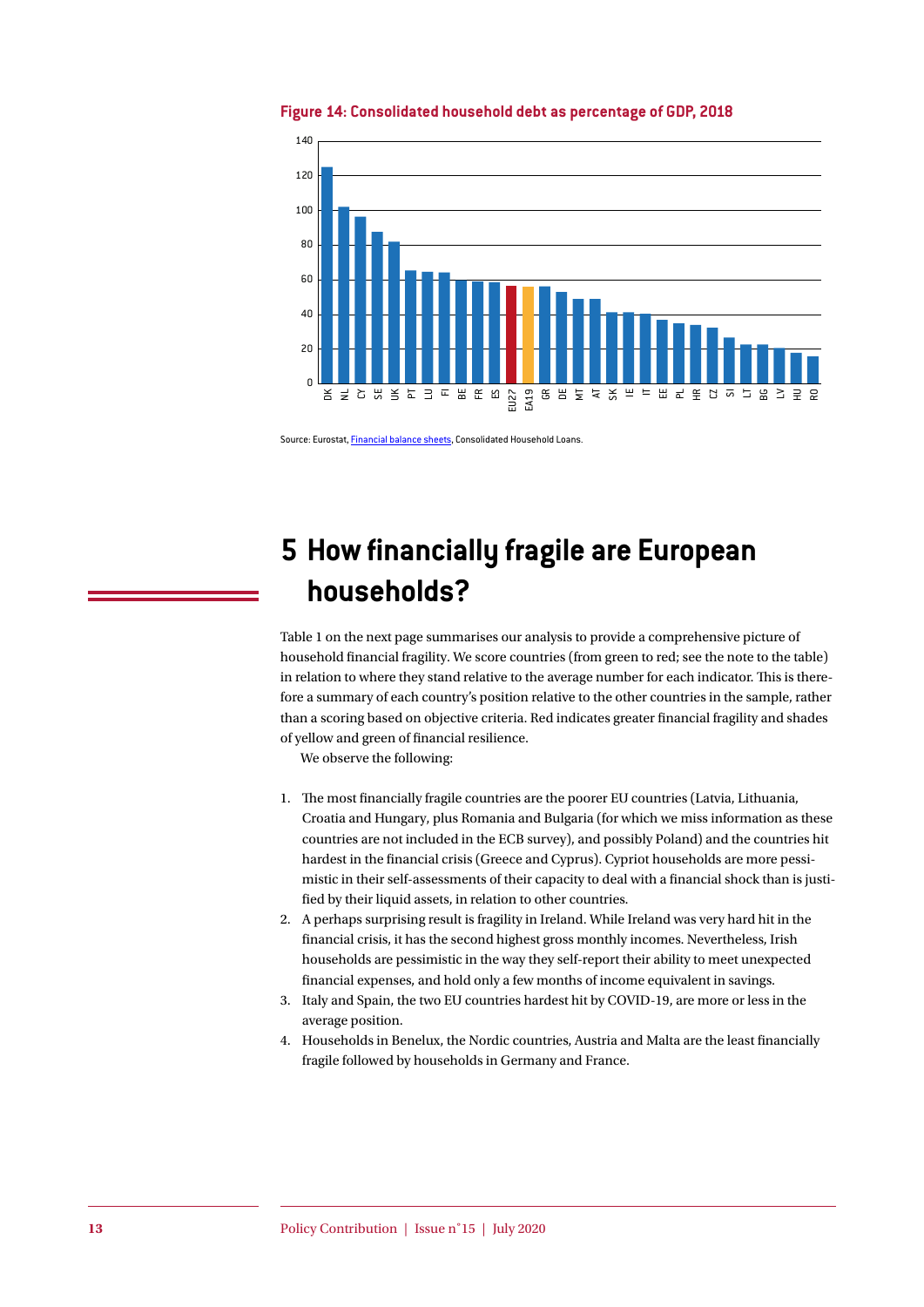

#### **Table 1: A financial fragility heat-map for EU household, relative to the average**

Source: Bruegel. Notes: For the Eurostat EU-SILC survey numbers, red denotes an above average percentage of financially fragile households, green below average. From the ECB HFCS (ownership and value of accounts, and savings in monthly equivalents) red denotes a below average level and green an above average level. Where data is missing, cells are left blank. For the Eurostat variable of debt-GDP, red denotes an above average percentage debt-to-GDP and green below average.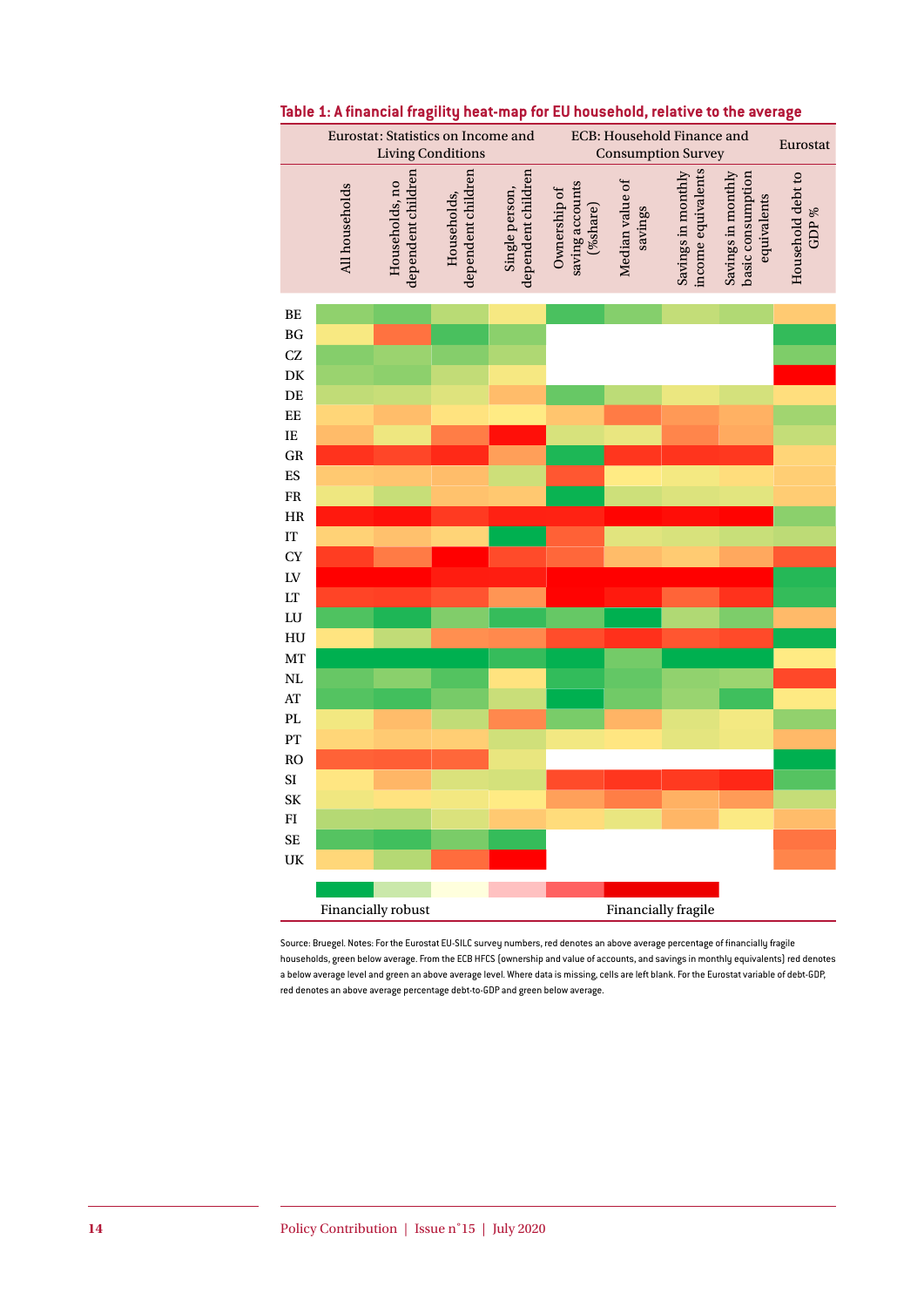### **6 Improving household financial resilience**

One in three EU households is unable to meet an unexpected shock during regular times, let alone during a pandemic. Support measures put in place across the EU are intended to provide economic help to those households where members have lost jobs or faced a severe reduction in income. However, in a number of countries where one in two households was already fragile – typically countries that are already economically weaker – the extent of state help is likely to be smaller and shorter-lived. Policies that increase financial resilience in structural ways will become necessary in the future.

While there are a number of policies to promote saving for the long term, such as retirement savings, little has been done to promote precautionary savings and financial security in the short term. However, financial resilience is also important and can result not only in better responses to shocks but lower costs for policy. For example, the long lines at food banks in the United States when the government shut down in 2019, or during the current coronavirus pandemic, highlight the consequences of people not having buffers to shield themselves against shocks beyond a couple of weeks. These shocks can also lead to unrest and instability.

While income and support policies, which should be targeted to the most vulnerable groups, are clearly important, so are initiatives to promote financial resilience via, for example, financial wellness programmes. Indeed, the problem that we identify has a structural nature. Figure 2 shows that households' financial fragility has not decreased much over time, a fact that requires policies that tackle causes and not just symptoms. One way to do so among adults is to implement financial education programmes in the workplace. These programmes could help employees save for retirement and also for the short term. Such initiatives have been implemented, for example in the US, and are expanding in other countries. We also note that several European countries, including Portugal, have promoted financial literacy among the young and have made financial literacy part of the school curriculum. Helping people to manage finances and preventing financial fragility can result in improved outcomes both for households and government budgets.

Another approach would be to design initiatives to promote financial resilience among households directly. For example, the Italian Financial Education Committee has designed a resource hub to provide advice to promote financial resilience in times of emergency. The advice ranges from taking advantage of the many sources of support from the government and the private sector, to using technology to enhance personal finance management, to budgeting and building emergency funds<sup>15</sup>.

Another initiative would be for central banks, financial-market regulators and policymakers to evaluate financial stability not only from the point of view of banks or the financial system, but also from the point of view of households. Sets of indicators could be developed to track that. This can be a complementary way to promote the stability of the economic system as a whole.

Our evidence shows that there are major differences between EU countries in term of financial fragility. This points to different degrees of urgency and also to the need for different policies to promote financial resilience. However, to the extent that financial fragility is a source of financial instability, there is a case for monitoring such indicators at the European level, for example by including a measure of financial fragility in the European Semester as part of the monitoring of MIP indicators.

15 See <http://www.quellocheconta.gov.it/it/5-consigli/quellochecontasapere/>.